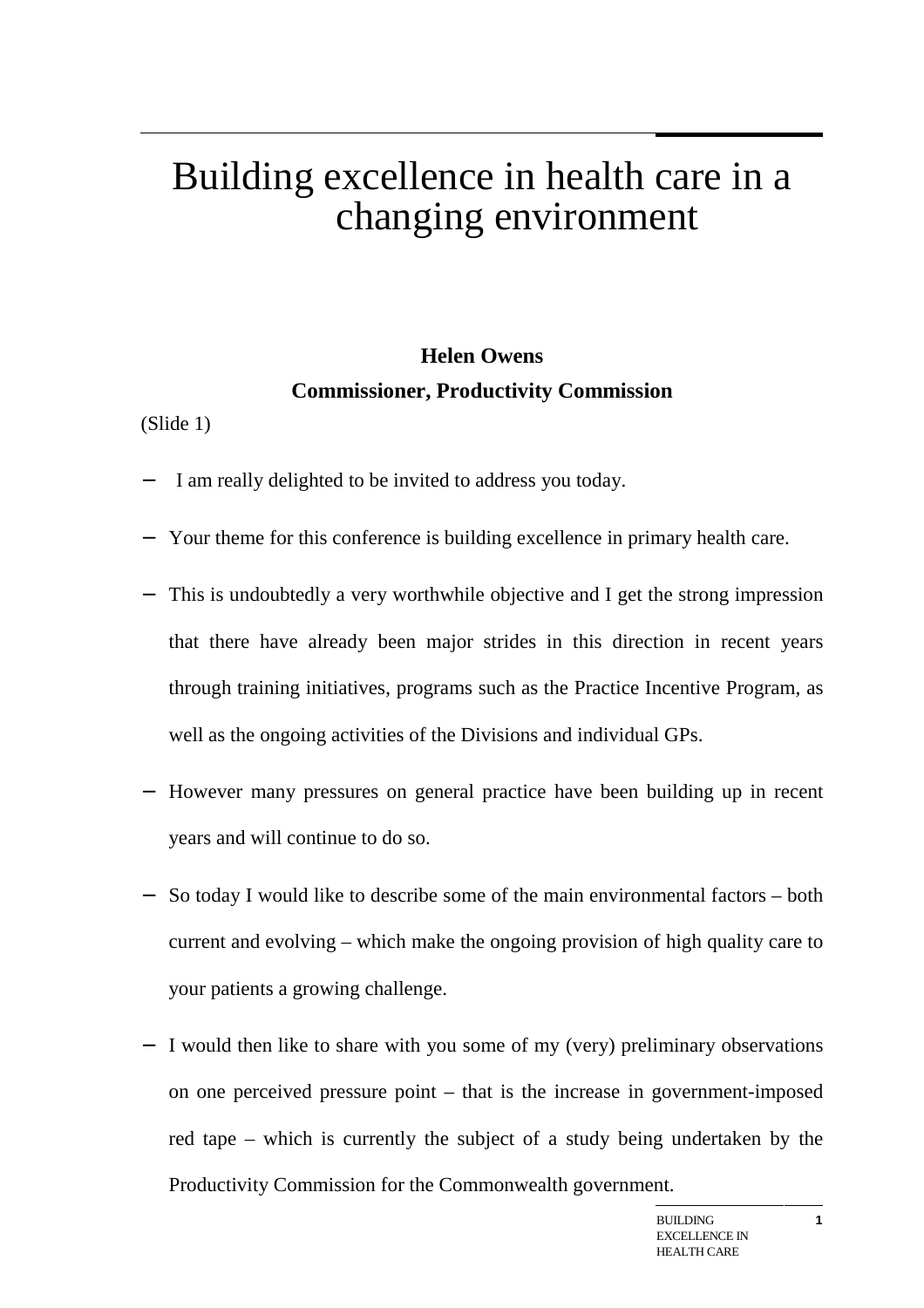#### **The current environment**

(Slide 2)

− In terms of the current environment, general practice is facing growing pressure from a variety of sources, some internal to the profession and others externally imposed, often by governments.

(Slide 3)

- − First, a number of major changes have been taking place to the **GP workforce.**
- − There has been significant decline in the numbers of GPs over the last 5 years from 132.3/100000 population in 1996-97 to 123.3/100000 in 2001-02. Allowing for the shift towards part time work, the decline has been even larger.
- It would appear that major shortages of GPs are occurring in rural and remote areas and outer urban areas. There is anecdotal evidence that inner urban practices are now also experiencing significant problems in attracting GPs to fill vacancies. If this is the case, Australia would appear to be facing an overall GP shortage, not just a maldistribution between urban and rural areas, although objective evidence is not yet available.
- − A number of possible hypotheses could be advanced to explain these possible shortages. One is that there has been unexpected increase in demand for GP services. Another is an unexpected drop in the supply of GPs. Or it is possible that the Australian Medical Workforce Advisory Committee (AMWAC) got it wrong in making past recommendations on the number of GP training positions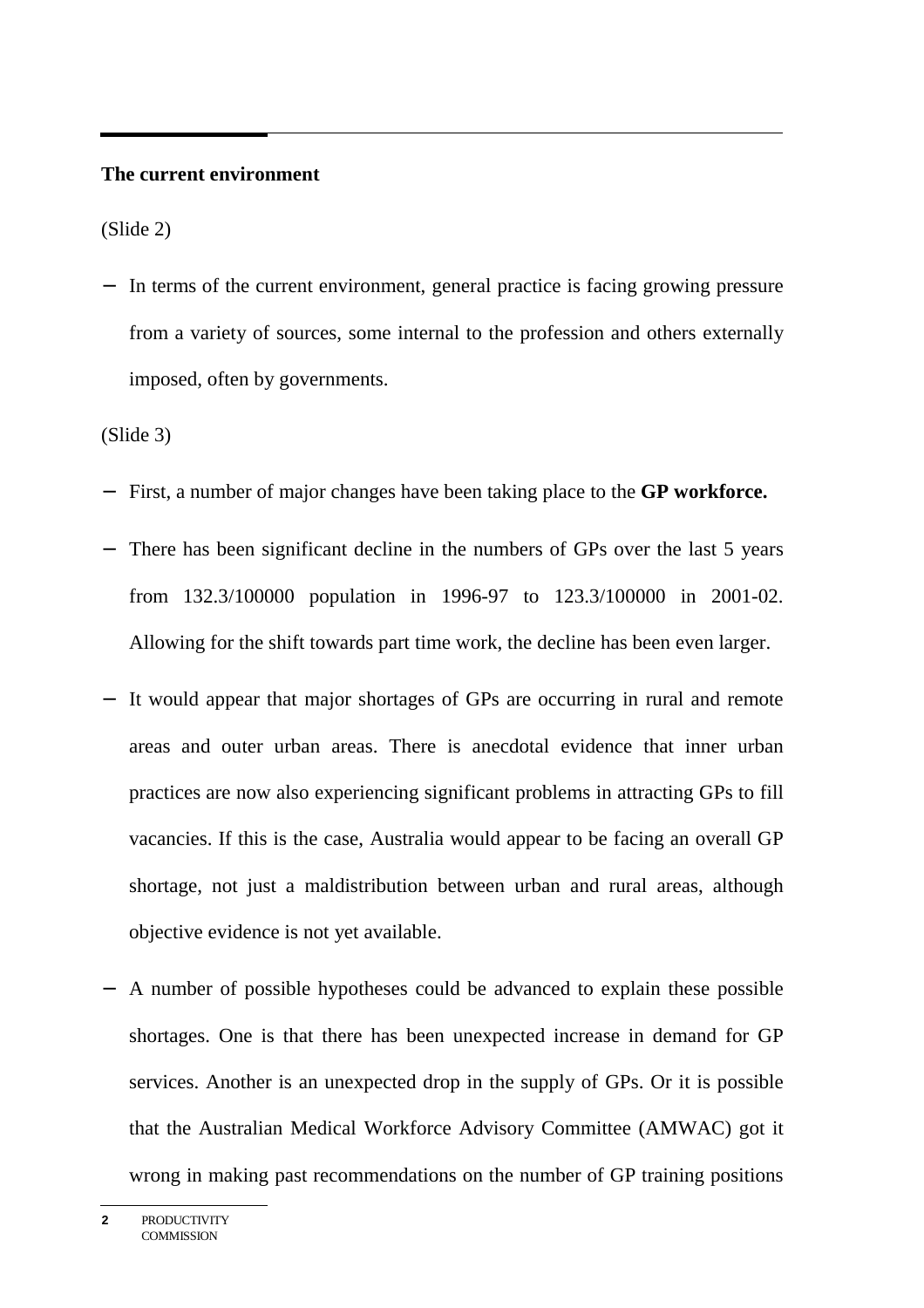required. Or perhaps there is a gap between what the Committee recommends and what actually happens in practice.

- − A paper presented by Professor Jeff Borland at a Productivity Commission Health Policy Roundtable held in March this year noted evidence that the current system of regulating doctor numbers appears to be associated with a systematic undersupply of specialists relative to population requirements in many specialty areas. Could the same apply to general practice?
- − He also noted that workforce planning is a difficult task, made more difficult by the lag between the timing of decisions to change supply and when decisions actually impact on supply (due to long training programs and unanticipated changes to government policy that can affect demand).

(Slide 2)

- − Another related change is the feminisation of the workforce. The proportion of female GPs has increased from 29% in 1994-85 to 33% in 2002. While this doesn't seem like a big increase, this proportion is likely to rise given that nearly 50% of GPs under 44 years are female.
- − And many female GPs, very understandably, like to work part-time (with 60% of female GPs now working 39 hours or less).
- − More men, as well, are choosing this part-time option (rising from 9% to 17% over the past 7 years).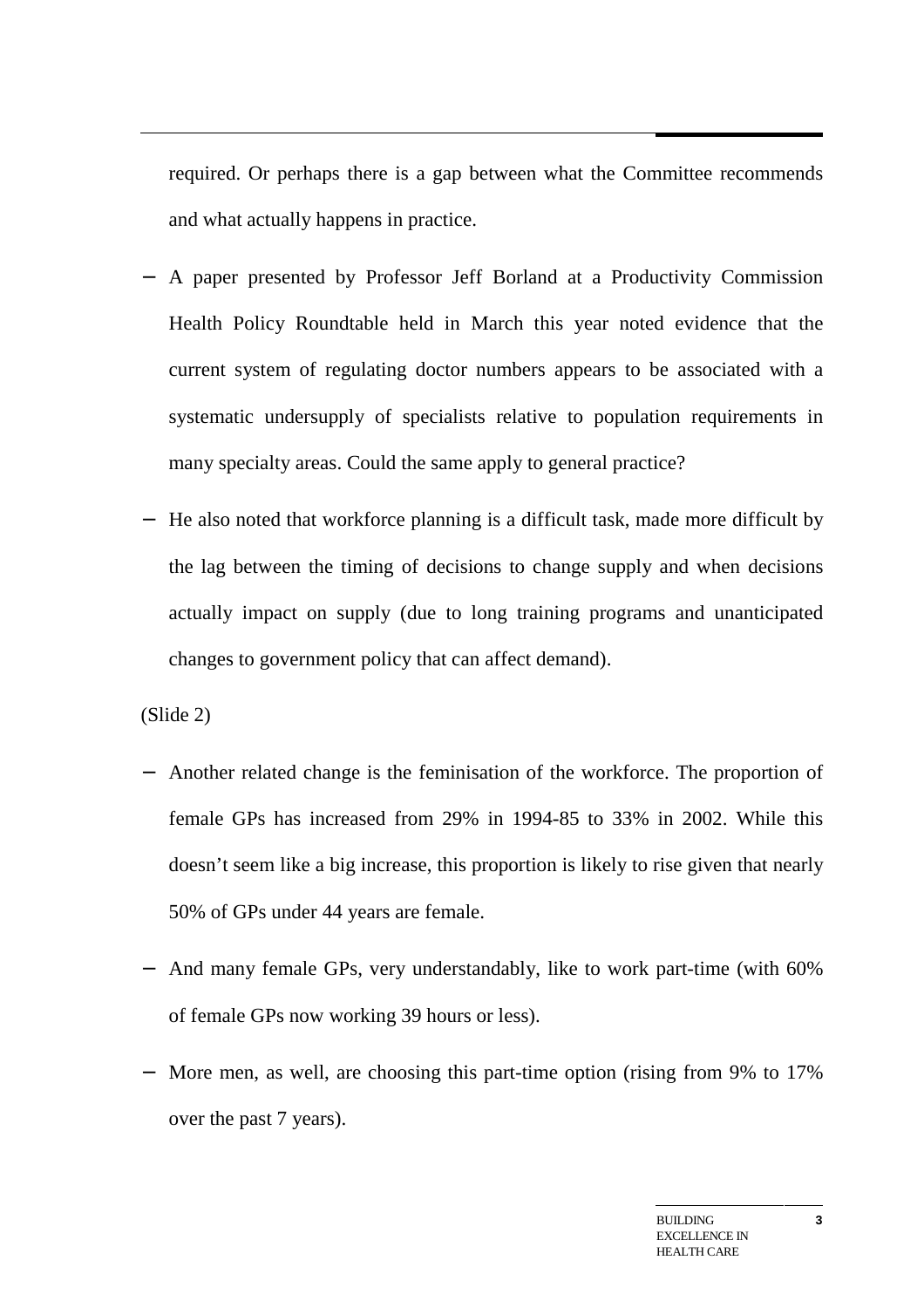- The image of the family (male) GP working 70 hours per week and on call the rest is no longer representative – although no doubt many people in this audience still work very long hours.
- − In addition GPs are now increasingly working in multidisciplinary teams. More are employing practice nurses and others are working in close association with other health professionals such as pharmacists.
- − A second important change in the working environment relates to the adoption of **information technology**. A very high proportion of practices now use electronic prescribing systems (88% in May 2002, up from 78% in 2001) and a similar proportion have an internet connection or email account. However there is now an expectation that practices will use information technology in a wide range of applications, including billing. Some have readily embraced IT, while others have struggled to keep up.
- − Third, the relationship between the GP and **patient** has changed significantly as patients become better informed through the Internet (and other sources). They are now less passive and more demanding consumers as they become better educated and more affluent. Patients expect easy access and a high quality service and will complain if they don't get it.
- − Fourth, the **role of the GP** has changed. The general community now expects GPs to provide not just increasingly sophisticated clinical care, but a wide range of other services as well. The breadth and complexity of the GP's tasks have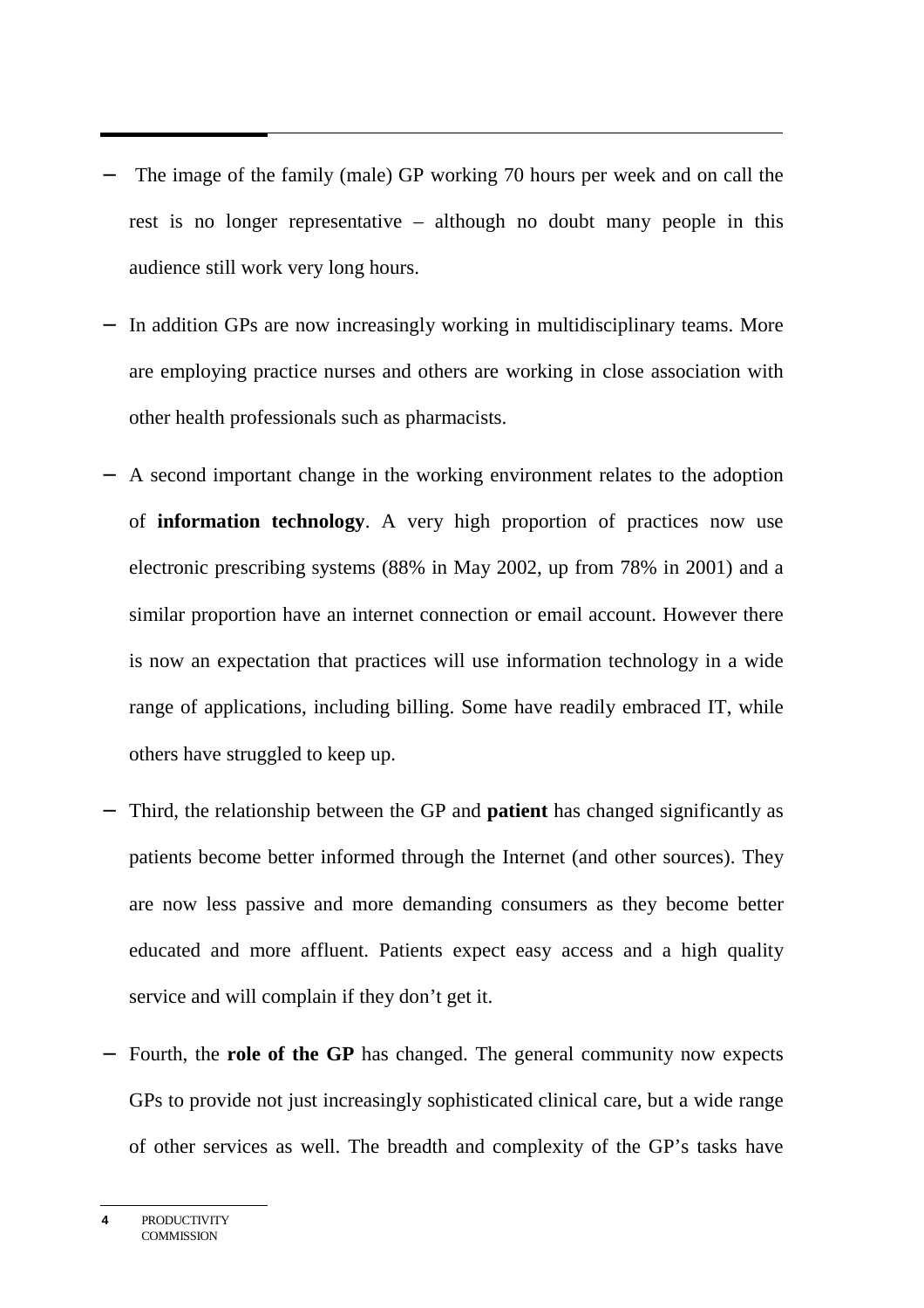increased immensely - they have to stay abreast of a complex array of new drugs and technologies, workers compensation arrangements, privacy laws, general insurance and a wide range of other areas.

- − Related to this changing role, GPs have been involved in ongoing social and health systems reform agendas. They are required, for example, to act as a gateway for entry to parts of the social welfare system. **Government demands** on GPs have thus increased, leading to a perception of increased red tape. I will return to this issue a little later.
- − Finally, GPs face **financial pressures.** These arise partly from a perception that the Medicare Benefits Schedule no longer adequately meets practice costs or provides an adequate return. They may also reflect the fact that under the universal fee for service system all doctors get paid the same fee for the same service no matter what their cost of supply. Meanwhile the blended payment system introduced under the PIP program has not been universally supported.
- − Some GPs have also been caught up in the medical indemnity insurance 'crisis' and face future levies and premium hikes.
- − Clearly you are working in a changing and challenging environment. I will now spend a few minutes considering how GPs have responded to these pressures, as well as the broader impacts on patients.
- − First, recent data on **bulk billing rates** indicate a significant drop from 80.6% of attendances in 1996-97 to 74.9% in 2001-02. The rates are lower in rural and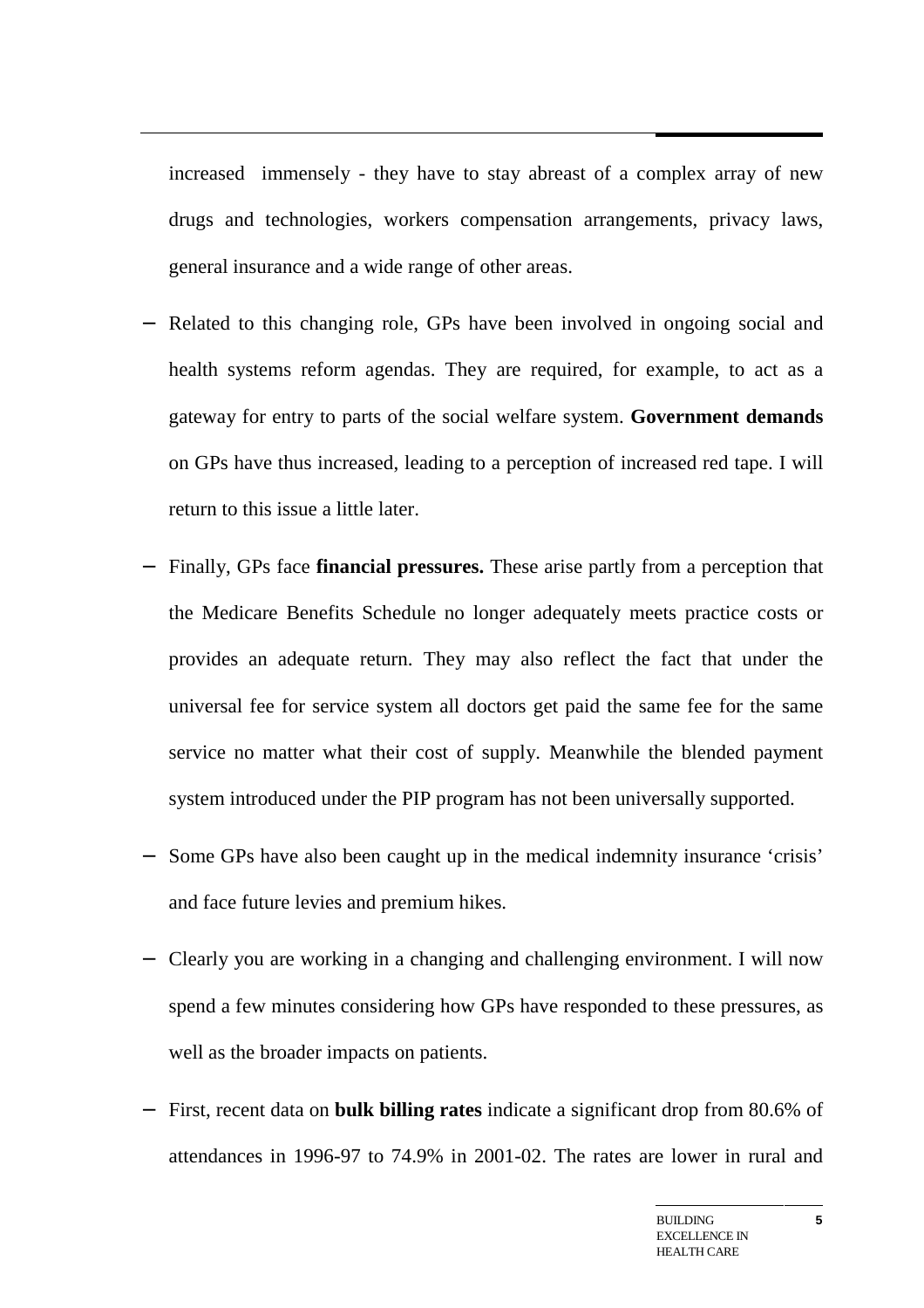remote areas, with some areas experiencing rates as low as 30 to 40%. Potentially this trend could lead to an adverse impact on access to basic medical care, although according to the Minister, Kay Patterson, the bulk billing rate for people over 65 years is 82.3% of attendances.

- − Second, there is some anecdotal evidence that some GPs have reacted to growing workloads and professional isolation by **retiring** or walking away from their practices in smaller rural towns. Again this could have a serious adverse impact on the access of country people to adequate medical care if they are forced to travel further to visit a GP.
- − Third, a study by Schattner and Conan found that even back in 1998 time pressures and financial issues were major **stress** factors for metropolitan GPs. (At that time 92% of GPs surveyed reported some feelings of stress, of which 11% labelled it as severe). The authors argued that the extent to which GPs feel stressed by various aspects of their occupation may affect the quality of patient care as well as their own health.
- − It is highly likely that GP stressors have increased since 1998 and that the severity of stress would be greater in non metropolitan areas.
- − Some of this rising stress could stem from GPs' increased role as gatekeepers to the social security system, through the completion of Treating Doctors Reports and others medical certificates.

**<sup>6</sup>** PRODUCTIVITY **COMMISSION**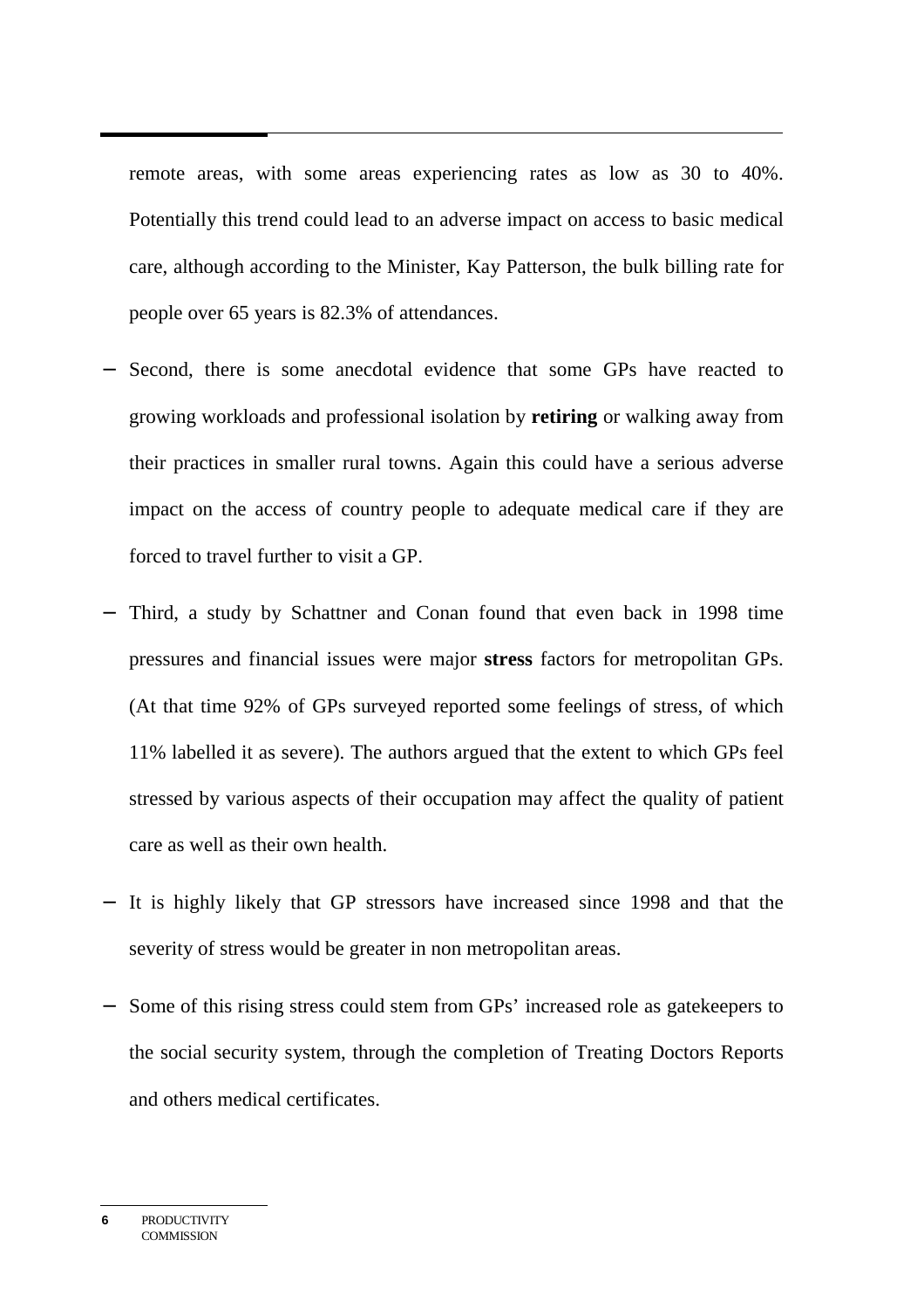- − GPs are likely to experience some tension between providing an honest assessment of their patient's condition and a natural desire to support their patients and maintain their client base.
- − Fourth, **patient care** could also be adversely affected if patients face reduced consultation times, increased waiting times for appointments or are denied access to GPs whose books are closed. Unfortunately, no routinely collected national data relating to patient satisfaction as an indicator of the quality of GP services are available at present. However, a recently released study by the Australian Institute of Health and Welfare reveals that, consistent with earlier studies, most consultations still last nearly 15 minutes on average, with female GPs devoting more time to their patients than males.
- Finally, the general practice **administrative arrangements** have been changing, partly reflecting a trend towards better practice management and partly in response to these pressures.
- − There is a growing trend to employing practice managers and practice nurses. About 10% of practices now have a practice manager. This enhances the potential to increase the administrative efficiency of the practice and frees up GPs to care for their patients.
- − There also appears to be a shift away from solo to group practice and from GP owned to corporatised practices with a spate of buy outs by companies such as Mayne over the past few years. The latter can result in formal linkages across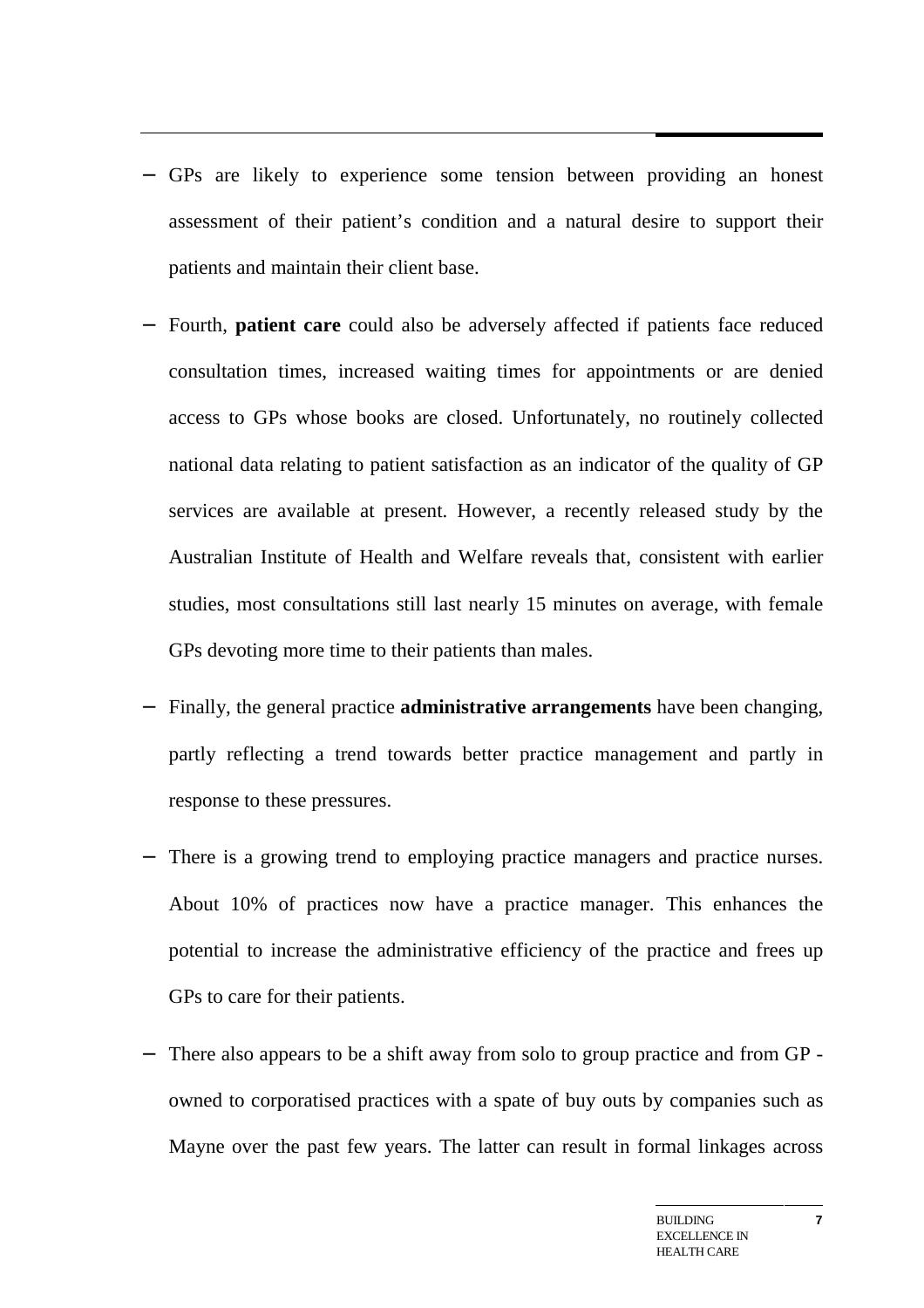the medical supply chain, between general practice and other services such as pathology, diagnostic testing and (some) specialists.

- − So in summary Australian GPs are currently facing numerous pressures and challenges with significant impacts on them personally, their practices and the access of their patients to quality care.
- − All these changes may explain why those working in general practice may be feeling a little shell shocked at present. But can you expect your environment to get any easier in the near future?
- − The short answer is probably 'no' but being aware of what might happen will help you to prepare to meet the new challenges in the future.

#### **The future environment**

- − To understand where the health system may be heading it is necessary to stand back and reflect on some current national issues and potential policy responses.
- − Many policy analysts have been asking the question does the Australian health system require major surgery or can we continue along the path of incremental reforms?
- − Many of the current system-wide problems will be well known to you so I will touch on some only very briefly.
- − Spending on healthcare increased gradually over the past decade, from 7.9 percent of GDP in 1990-91 to 9.0 in 2000-01, up from 8.8 percent in the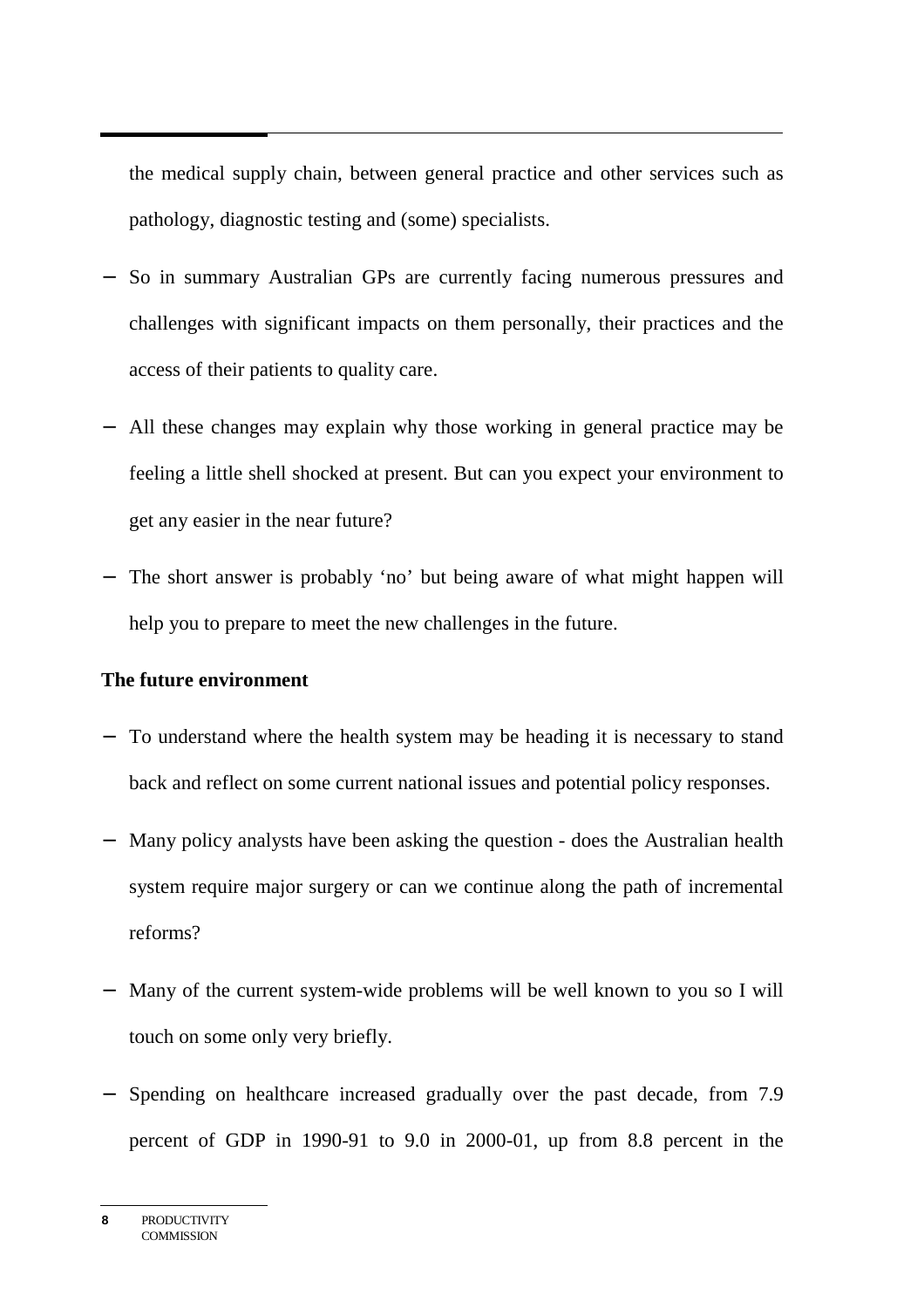previous year. This most recent increase has been attributed to a large volume effect – that is the level of use of health goods and services increased at a greater rate than that of all goods and services in the economy.

- − The upward trend in health expenditures is expected to continue over the next 30 to 40 years, with estimates (by the Commonwealth Treasury) of health expenditure as a proportion of GDP as high as 19 percent by 2041.
- − Governments tend to worry about these sorts of predictions to the extent that they may have major budgetary implications.
- − In this context it is interesting to note that the Commonwealth government's expenditure on medical services (provided by GPs) accelerated in the latter half of the 1990s.
- − Spending is also rising in per person terms by 50 percent between 1990-98, driven partly by increases in the number of medical services provided per person (rising from 8.5 to 10.6 over the decade to 1999) and a significant increase in pharmaceutical spending.
- − To these financial trends can be added major concerns about the health status of Indigenous Australians, as well as people in rural and remote areas who also have significantly higher illness and mortality levels than the general population.
- − Yet while as a community we are spending more on health, piecemeal performance indicators and anecdotal evidence suggest that quality and safety in our health system could be improved. The Australian Council for Safety and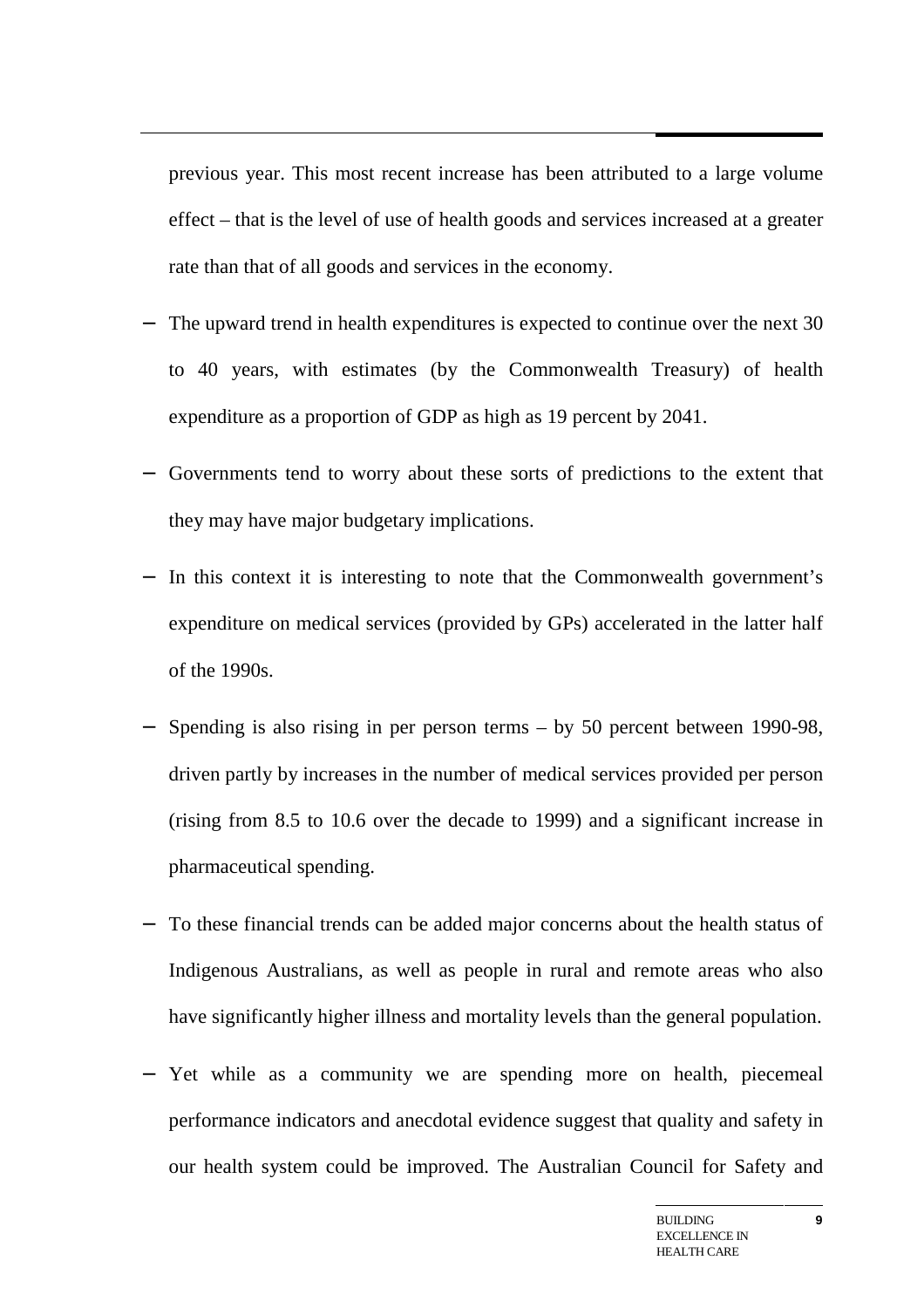Quality in Healthcare estimates that errors in the treatment of patients cost Australia up to \$4 billion each year.

(Slide 4)

- − In addition, the health economist Dr Richard Scotton has described a number of structural features of our health system that inhibit the efficient use of health resources including :-
	- program multiplicity and fragmentation;
	- funding and service overlaps between the Commonwealth and State governments;
	- dysfunction between public and private sector funding and service provision; and
	- remuneration arrangements largely unrelated to outputs and outcomes.
- He points to the desirability of incorporating efficiency– promoting structures and incentives into the health system, but within the universal framework of Medicare.
- All these issues would suggest that health system reform will be ongoing. Whether it is big bang or incremental is yet to be seen.
- Scotton has proposed a radically different model for the health system which he calls **managed competition**.
- It is a fairly complex model so I don't intend to go into detail about it today.

**<sup>10</sup>** PRODUCTIVITY **COMMISSION**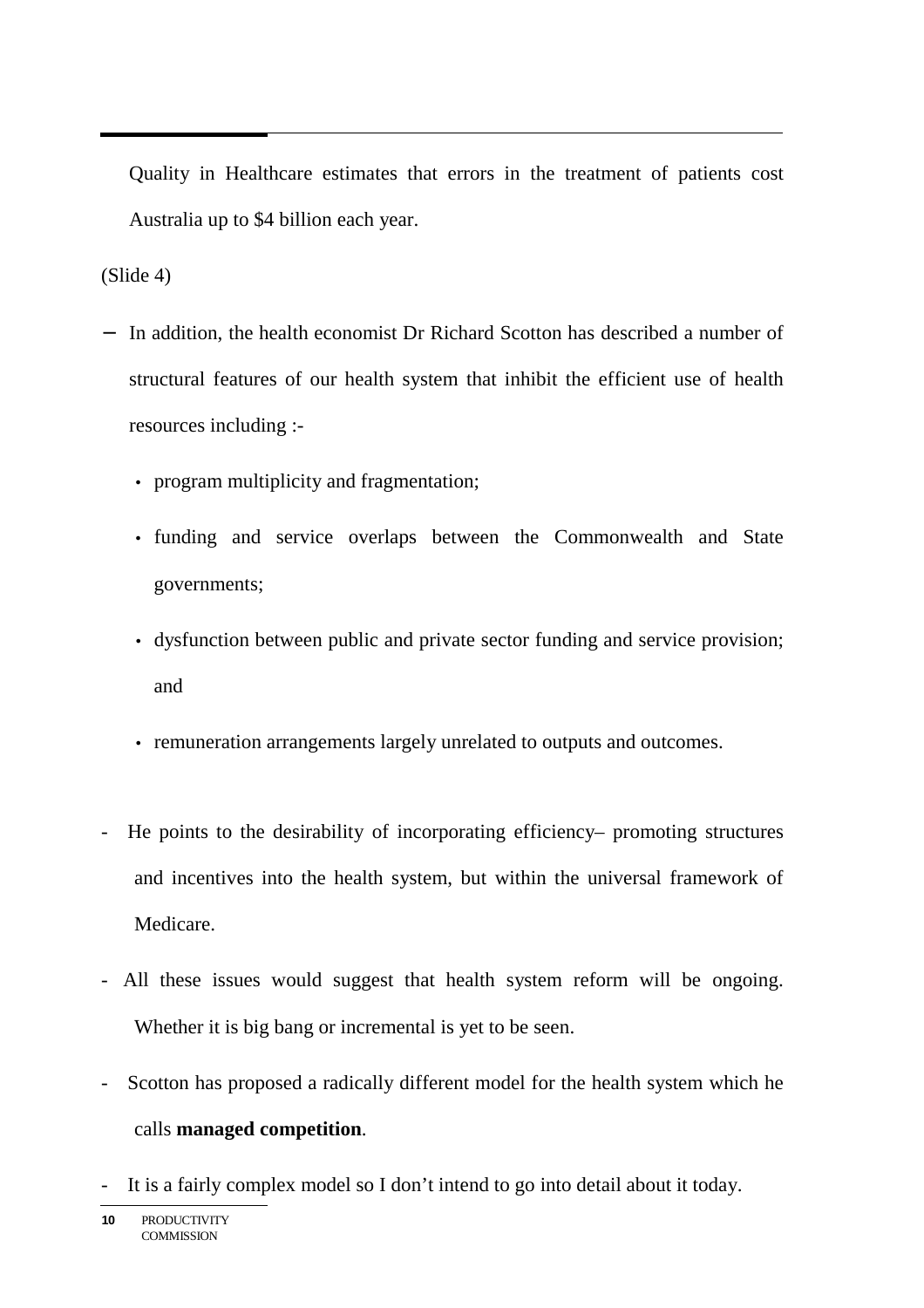- In August, the Productivity Commission ran a one day workshop to discuss this proposal. Many participants expressed a degree of nervousness about implementing such a big bang reform in the near future.
- A number of alternative, less ambitious reforms were suggested.
- One of most direct relevance to GPs was proposed by Professor Stephen Duckett of Latrobe University.

(Slide 5)

#### **GPs as purchasers?**

- He suggested that GPs, through general practice divisions, be given broad budget responsibilities as purchasers of medical services and pharmaceuticals, with the pooling of all MBS and PBS funds. His model, which has some similarities to the UK model (based on Primary Care Trusts), would make GPs as purchasers responsible for the financial risk associated with these programs.
- Associated with this approach would be a further shift away from fee for service to capitation payments. That is, the Government would pay doctors a fixed annual amount for each patient on their books. GPs would then have a financial incentive to allocate this budget efficiently between patients.
- Also this arrangement would provide inbuilt incentives for GPs to focus further on prevention, health promotion and disease management. The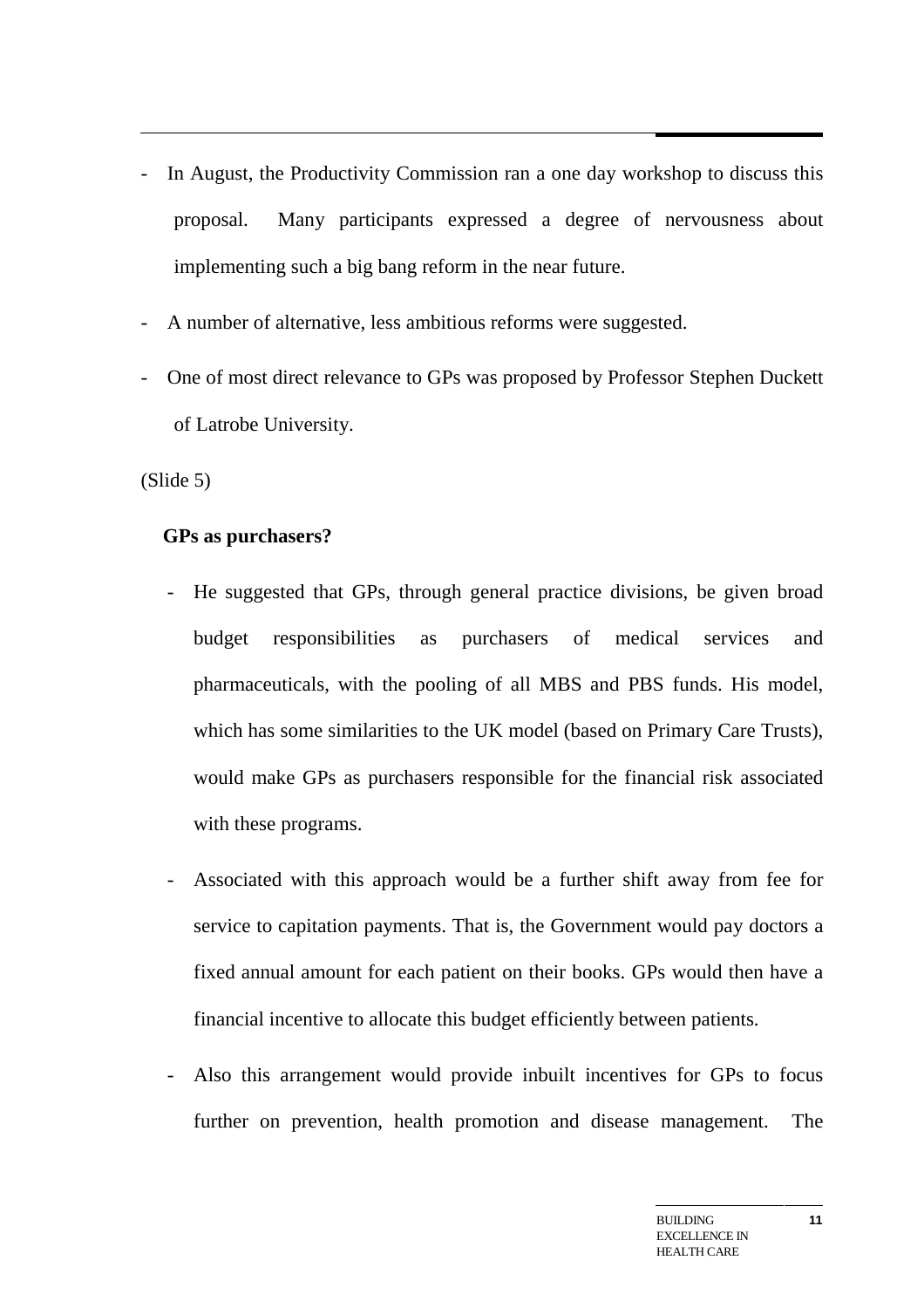healthier your patients, the less you would need to spend on medical services and pharmaceuticals and so the better off your practice would be.

- Less ambitious, but nevertheless still a major change, is another suggestion to give GPs budget responsibilities just for new high costs drugs. GPs could be given a fixed budget to purchase these drugs for their patients, based on the assumption that they are the best judge of who would benefit most. In this way expensive PBS leakages (to non cost effective indications) such as that which occurred for Celebrex, could be avoided.
- Under both approaches there would need to be some sort of monitoring of quality of service provision to ensure it is not jeopardized.
- Implementation would not be simple but growing budgetary pressures may well create a climate in which alternatives such as these are considered seriously.

#### **New technologies**

- Even if GPs don't become purchasers in the immediate future, they will soon face a world in which increasingly efficacious but costly drugs and technologies will become available.
- Professor Tom Rice, UCLA, who also spoke at the Productivity Commission Health Policy Roundtable, noted that "the most prominent of these concern genetic therapies, which offer the prospect of catching (the) disease even before symptoms appear, as well as for providing cures for ailments that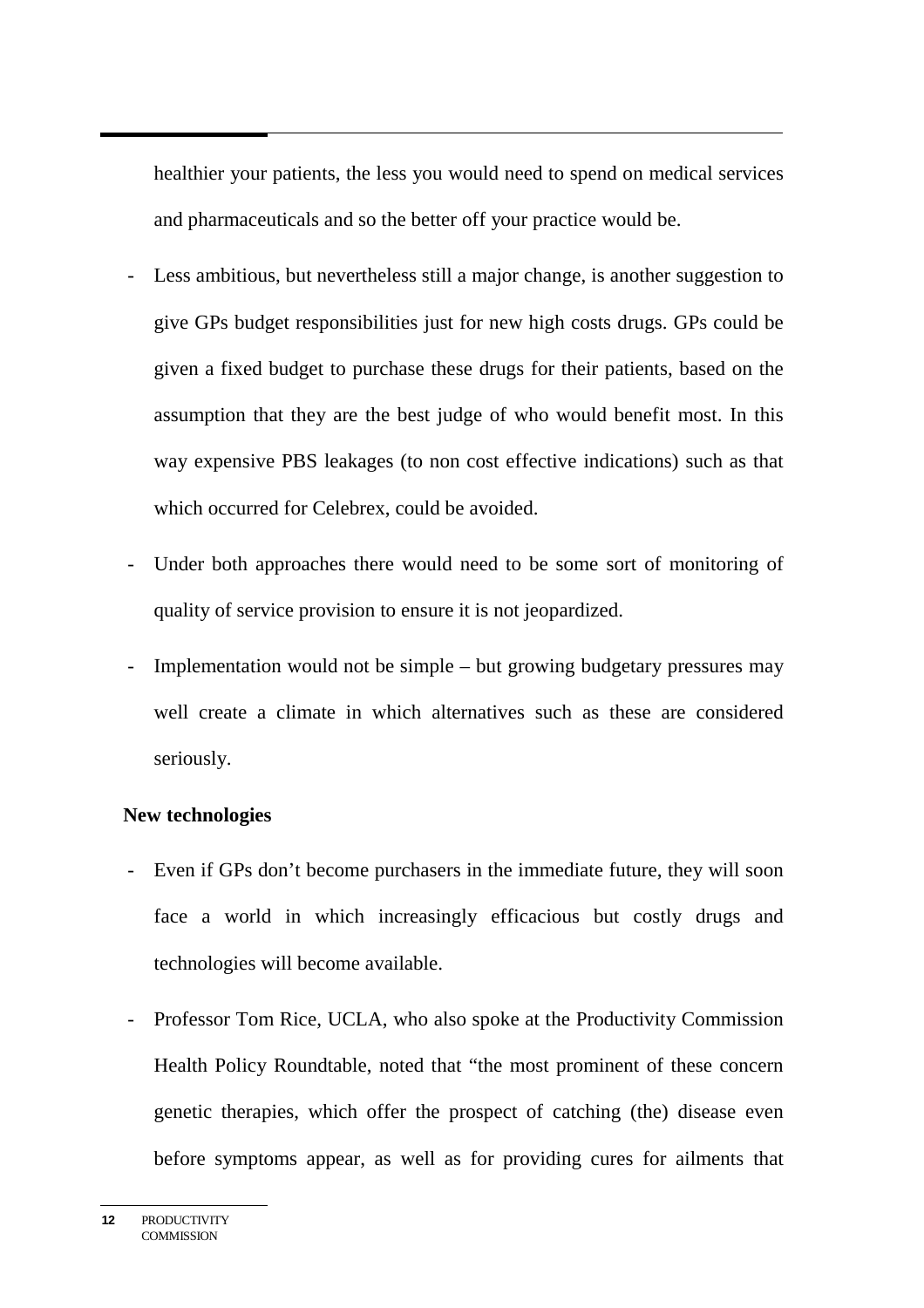currently cannot be treated". This means being able to do more to more people.

- Demand could be immense for genetic therapies that could eliminate the prospect of contracting say Alzheimers Disease.
- Potentially such therapies could have substantial benefits, in contrast to the recent past where we have seen only marginal gains from many new health technologies.
- This clearly raises some wonderful prospects. But it will also raise some difficult issues.
- For instance, take the drug to prevent Alzheimers that I mentioned a minute ago. Early prescription would have enormous budgetary costs in the shortterm though in the long term it would help the budget by reducing the need for medical and nursing home care.
- Nevertheless the demand for such drugs could be so large that Governments, for budgetary reasons, may find it difficult to list them on the PBS.
- You could well get caught in the middle of a community debate as to who gets what. How do you tell your patients that they will miss out on a potentially beneficial drug because they cannot afford to pay for it? No doubt many of you have confronted this question already – but it may become even more pronounced in the future.

# **Demographic change**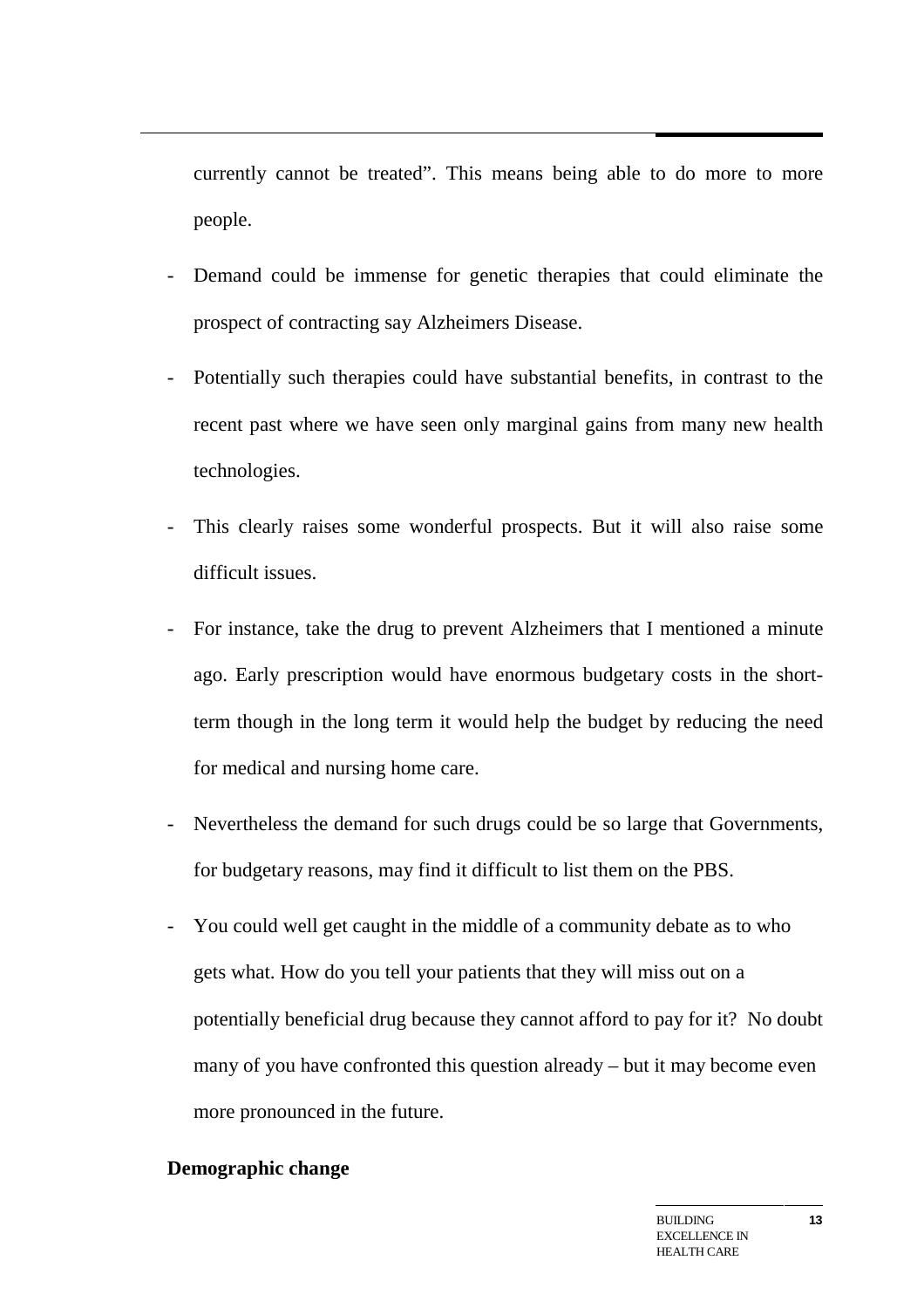- Another trend that needs to be factored in is the changing health needs of the population as it ages and chronic diseases, social isolation and mental disorders become more prevalent.
- This shift away from communicable disease will affect the types of treatment provided and skills required by GPs.
- Aligned with this is the need to deal with what Robert Fitzgerald has called the "impatient patient"- that is that group of ageing baby boomers who are generally both demanding and informed consumers of most goods and services.
- The shift in the 'balance of power' which you have probably already noticed will become more pronounced in future.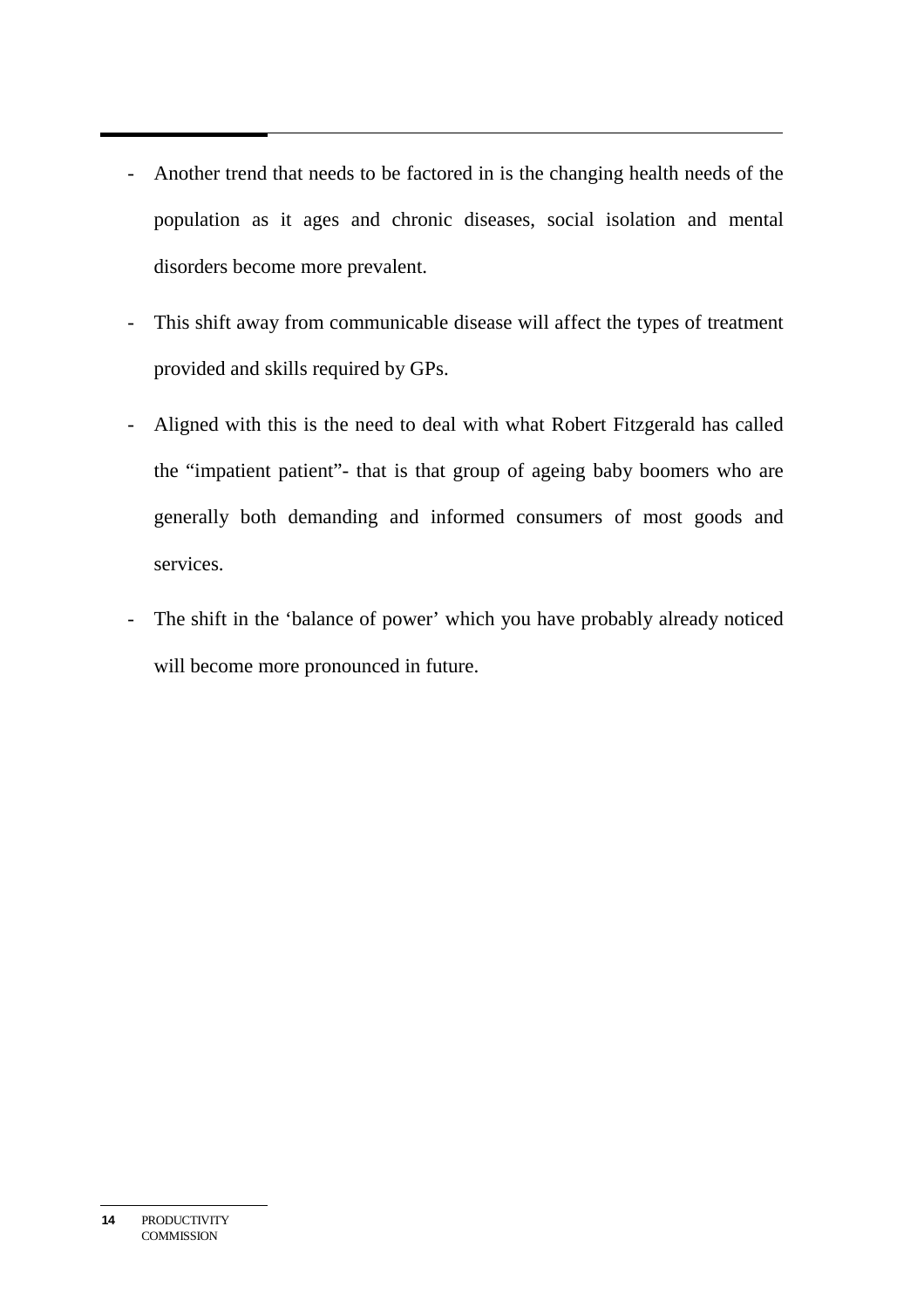#### **Ongoing shortages**

- Finally, it is likely that any shortages will continue to be experienced in general practice, at least in the medium term.
- Even though AMWAC is now surveying GPs as part of its new review of GP numbers, this will not be completed until mid 2003.
- Supposing AMWAC concedes a shortage of GPs as a result of this survey, lags can be expected while the results are being considered and decisions made about implementing the recommendations.
- If it is decided that more doctors should be trained, significant lags of up to 10 years can be expected while students move through the training system
- Alternatively, more overseas trained doctors could be enticed to work here. But the recent review of the AMWAC (Tomorrow's Doctors) reflects on the moral and ethical implications of being a net importer of doctors from developing countries.
- So I ask the rhetorical question Will you sink or swim? This will be partly determined by how you as a professional group respond and partly by the Government's policy responses to these challenges.

# **GP Compliance Cost Study**

- I would now like to spend just a few minutes bringing you up to date on the current Productivity Commission study on GP compliance costs.

#### (Slide 6)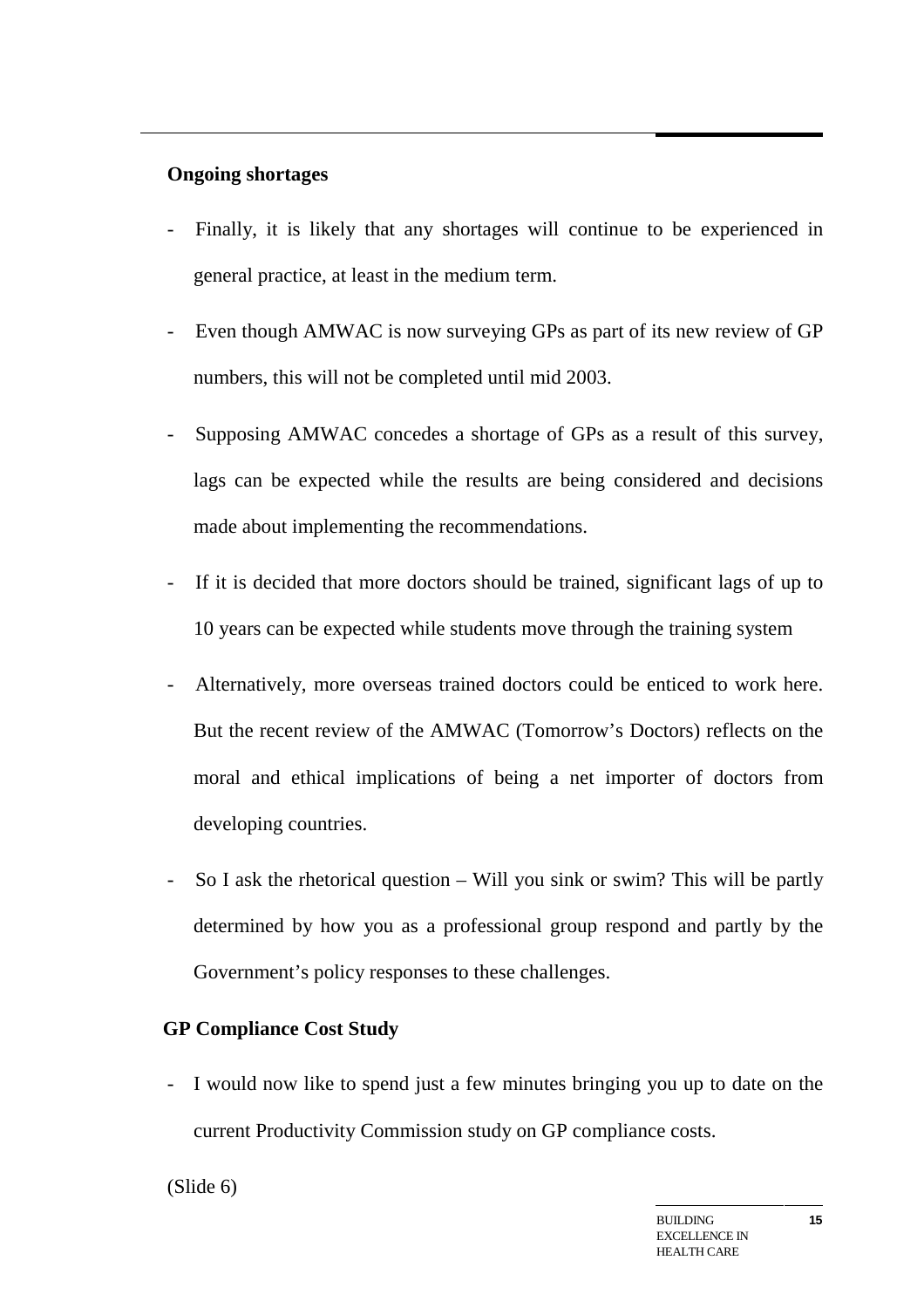- As you can see red tape is just a small part of the total picture. It represents only one of a number of pressures on GPs.
- GPs' complaints about red tape are symptomatic of concerns about a much wider range of factors influencing their environment.
- I don't intend to go into much detail about the study today but I would like to make just a few very general points about it and the Commission's role.

# (Slide 7)

The Commission has been asked to report to the Government by early next year on the costs that GPs face in complying with Commonwealth Government policies and programs and to suggest ways to reduce the compliance burden.

# (Slide 8)

- It is important to remember that the scope of our study is fairly narrow. Under our terms of reference we will *not* be:
	- considering the merits of Government programs and policies;
	- assessing the costs of complying with government programs that impact on businesses generally, such as superannuation or taxation; or
	- exploring the costs of complying with state or local government programs or private requirements.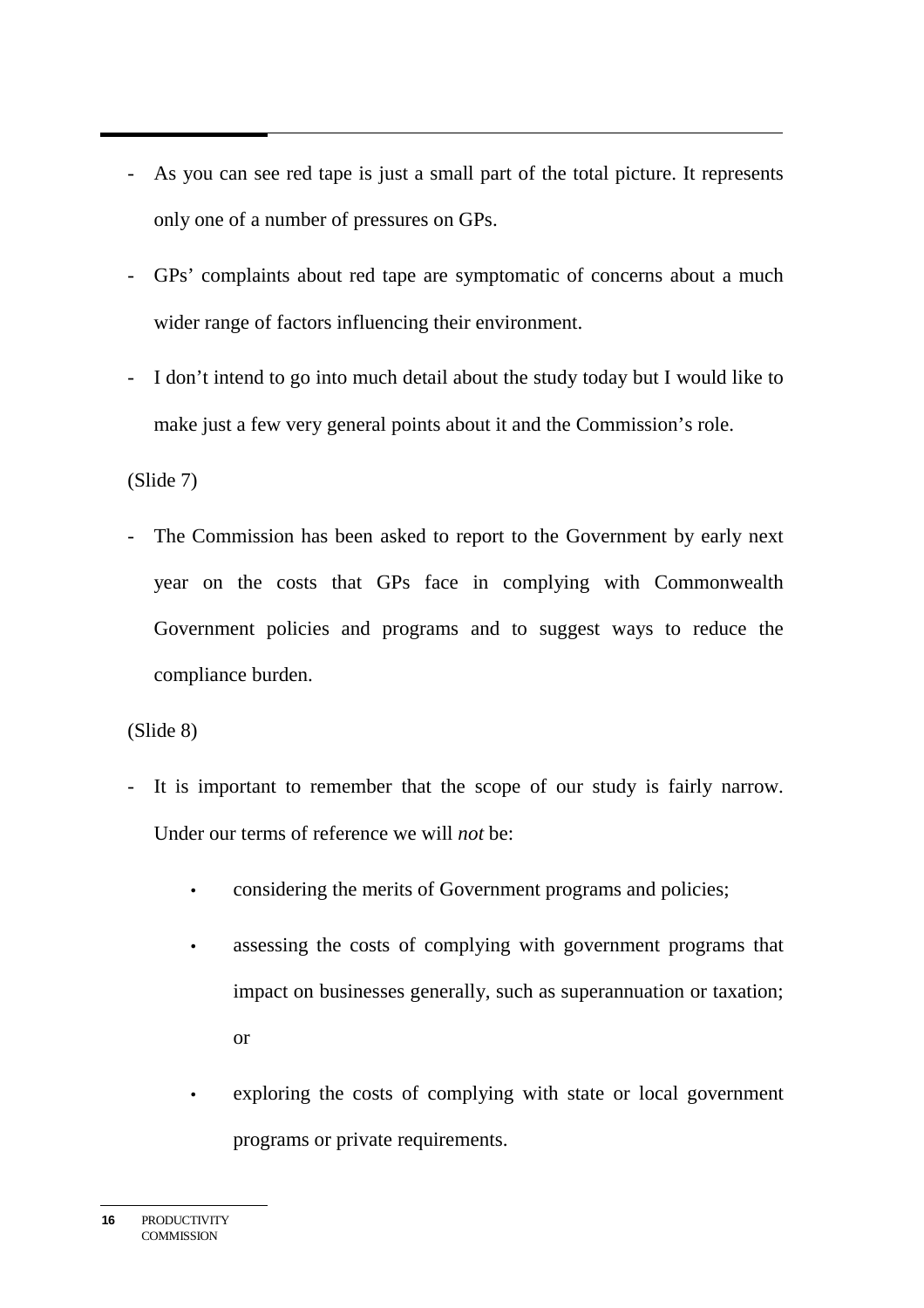– Notwithstanding these exclusions, the study has the potential to throw a great deal of light onto the costs that GPs face in complying with major government programs.

(Slides 9 & 10)

– The Commission is well placed to undertake this study. We always take an economy-wide, independent approach to the issues that we analyse. We guard our independence jealously – in part because it is that independence which helps to give our work its credibility. We recognise of course that independence is not enough. Our work in the end will only be credible if it is of demonstrable high quality.

(Slide 11)

- Another reason why the Commission is well placed to do this study is that we are used to consulting widely, in order to gather and assess all relevant perspectives. We have recognised that this approach is essential for this study and have already visited many doctors and their organisations, health officials and other health experts.
- We released an issues paper in late July and so far have received 25 submissions from GPs, their organisations, divisions of general practice and government agencies.
- We have also set up an advisory committee, with which we have met once, and have arranged focus group discussions with groups of GPs.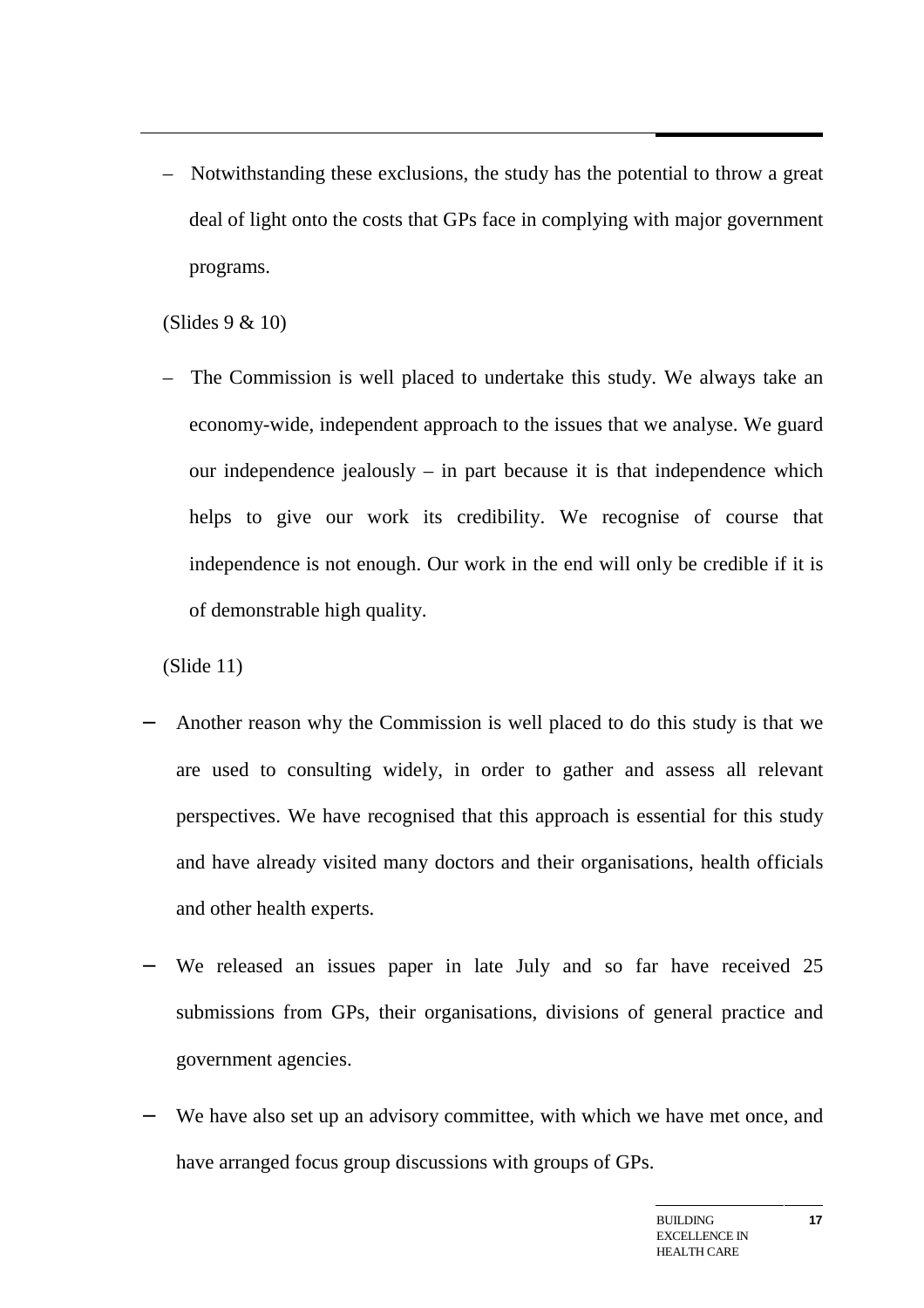- We will continue to consult widely for the duration of our study. We will be holding a second workshop with our advisory committee as our results start to take shape. We are currently conducting more focus group discussions and some in depth case studies of the compliance costs faced by particular GPs.
- We recognise that our report will only be as good as the data that goes into it. But we have found ourselves in a rather ironic situation. To collect information about compliance costs we need to know, for example, how much time doctors take to fill out particular forms. But only doctors can give us this information, and our initial intention was to survey doctors to get it.

(Slide 12)

- − Our pilot survey, however, revealed that doctors are not willing to fill in yet another survey, even one that might ultimately contribute to lessening the paperwork burden. So we will instead be collecting the information through focus groups – and I would urge you to agree to participate in one of these if you are approached to do so.
- One consequence is that our results, while they will be indicative, will lack the statistical robustness that would have come from a survey.

(Slide 13)

- In spite of these limitations, we hope to be able to report on:
	- the total costs to GPs of complying with Commonwealth government policies and programs;

**<sup>18</sup>** PRODUCTIVITY **COMMISSION**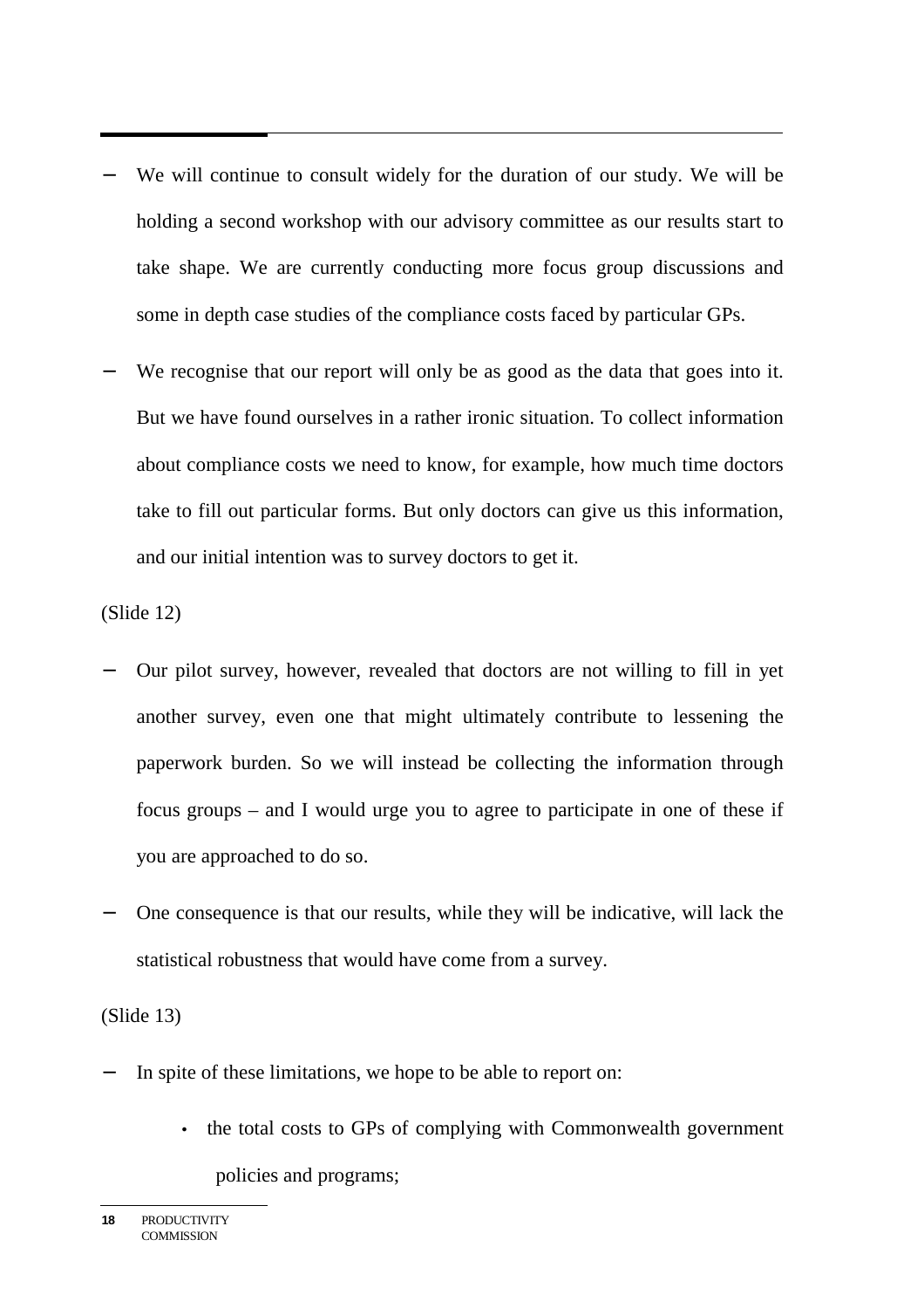- which policies and programs impose the largest compliance costs;
- how the costs varied between doctors in different regions inner and outer capital city, rural and remote areas; and, if the data permit
- how the costs differed between privately owned and corporate practices.

We also intend to put forward practical suggestions for reducing compliance costs.

# **Some preliminary observations**

(Slide 14)

- From our consultations to date it is possible to make a number of general (but very preliminary) observations.
- The first is that despite GPs being largely in the private sector, they are increasingly being used by government as a gatekeeper to government programs to control costs and to deliver quality improvements.
- GPs have an important role to play in a wide range of government social welfare, health and other programs through form filling and other activities.

(Slide 15)

- And the demand on GPs' time through some of these programs seems to have increased considerably. For example, there has been a very large 65% increase in the numbers on disability support pensions in the past decade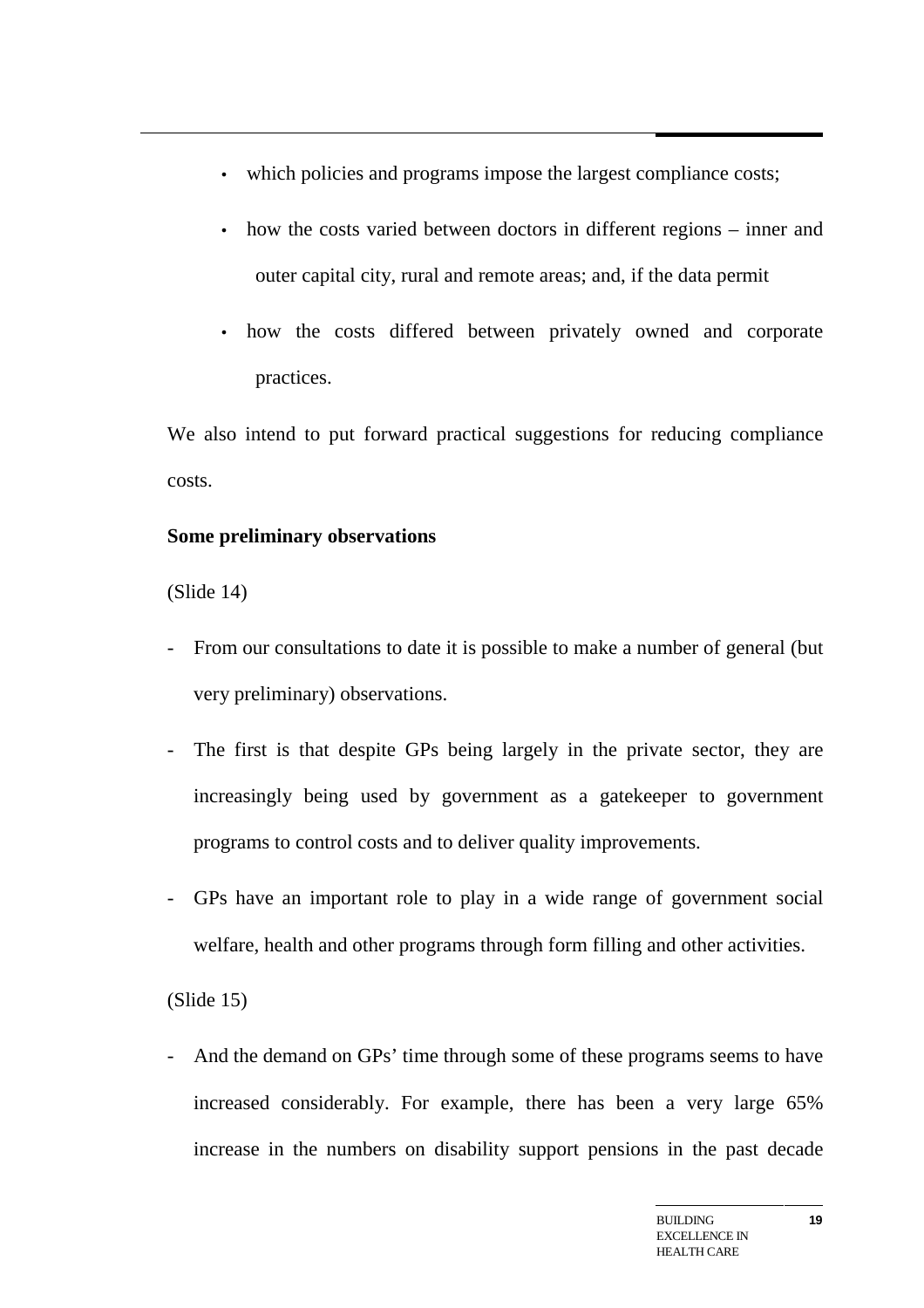which translates into a significant increase in Treating Doctor Reports to be completed by GPs.

(Slide 14)

- Many new health programs have come on stream in a relatively short time. These include the Practice Incentives Program and Enhanced Primary Care Program, both with complex requirements. And the breadth of these programs is expanding.
- The reality has now struck that GPs must actively manage fairly sophisticated processes – those practices with practice managers and computerised record keeping seem to be managing better.
- It can often be difficult to comply with the requirements of the EPC program (and undertake health assessments, develop multidisciplinary care plans and conduct case conferences) when the practice is under pressure to meet the growing demand from patients coming through the door.
- Nor do GPs have enough time to do the expected background reading contained in the explanatory documentation for these programs.
- GPs are often unable to distinguish between the paperwork tasks of Commonwealth/State and other programs.

(Slide 16)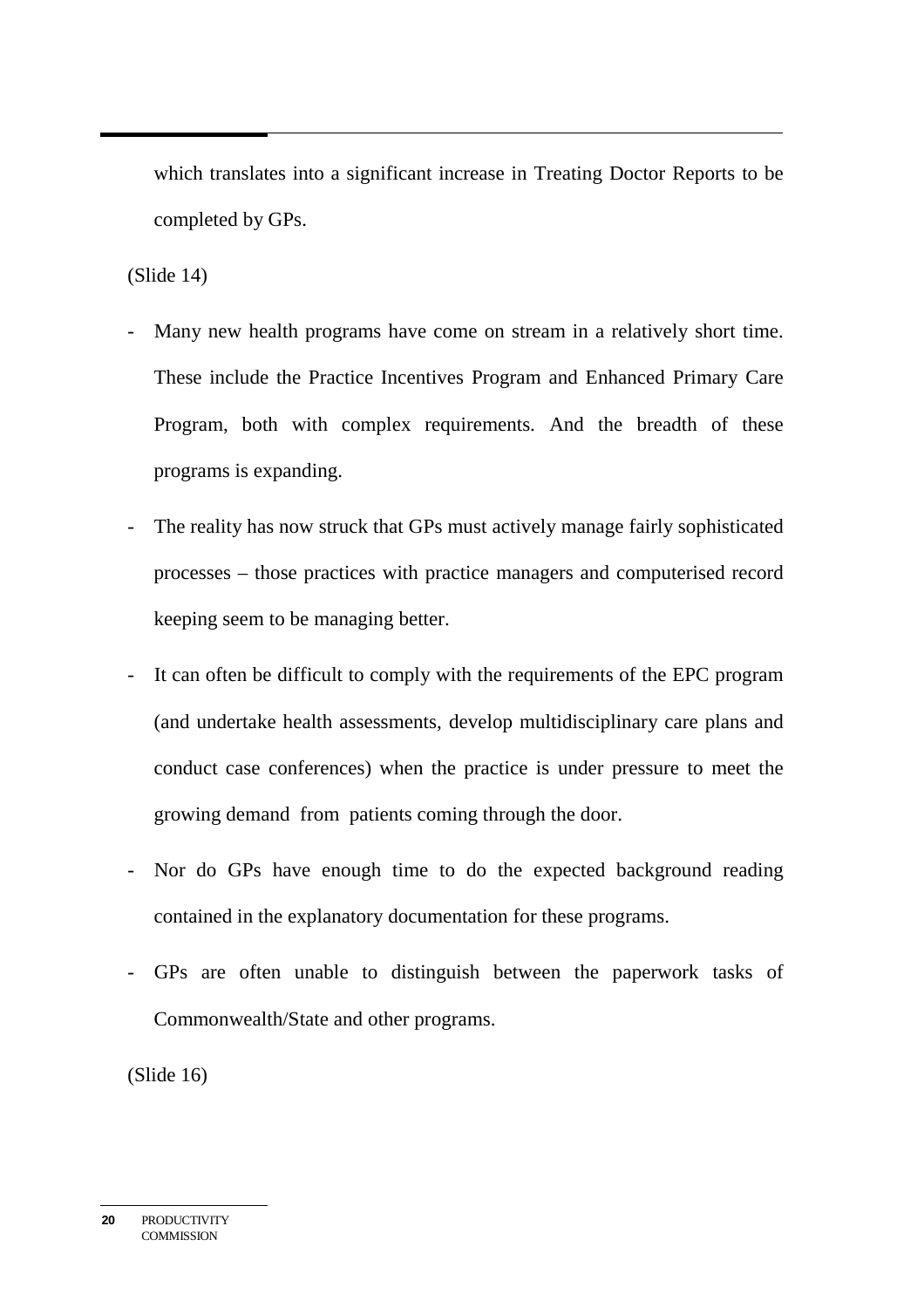- Many dislike forms that require judgements they feel ill-equipped to make (e.g. ability of patient to work in a normal job). The old Centrelink forms seem to have caused the greatest frustration.
- There is a general acceptance that this work is now part of the job of being a GP. One focus group participant said "it is part of running a practice and offering a service to the patient".
- Some GPs don't appear to delegate many paper work tasks to others in their practice.
- We are also seeing some differences in opinion arising in a number of areas, for example regarding the appropriateness of blended payments and the time taken to perform certain tasks.
- We are seeing a wide range of estimates about how much time paperwork and related tasks take, ranging from 5 hours per week to 2 hours per day to half the working week.
- There is also some confusion about the remuneration arrangements for some programs.
- − There appears to be no general agreement about the most burdensome tasks so we may find that it is not any individual programs that are causing concern but the compounding effects of a wide range of demands on GPs time.